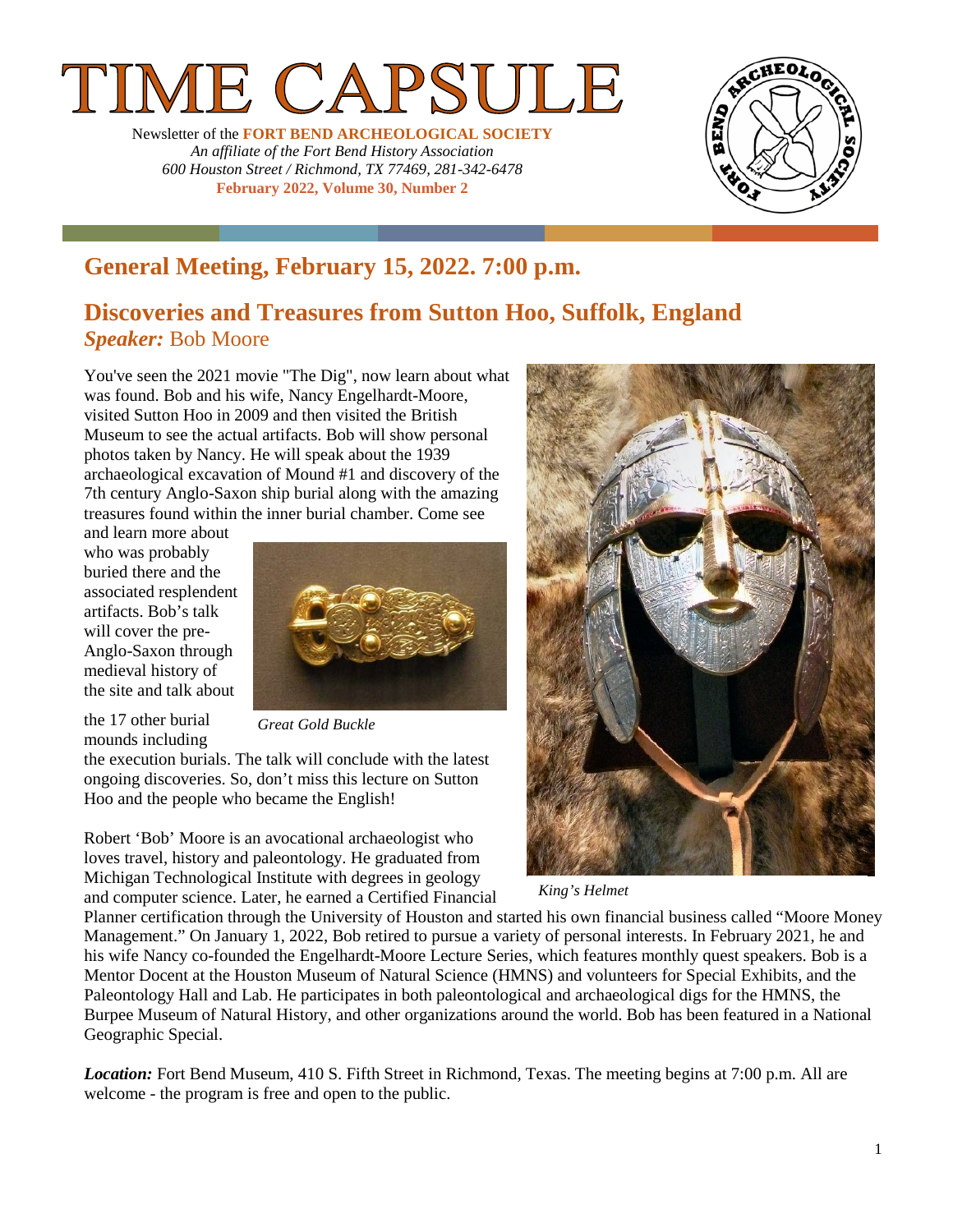## **Field Notes – Archeology along the Brazos**

Recently, in between excavation pits, we took the opportunity to go over a particular spot of interest again with the ground penetrating radar. We didn't learn any more about the soil as we had hoped from the procedure, but it did turn up a couple of other anamolies. To investigate these, we dug shovel tests to see what they were. The shovel tests were 12 inches square. In both cases, the items turned out to be large masses of rusted metal. In one of the shovel tests, a very interesting small plate was discovered.



A couple of shovel tests were dug to investigate anomalies found from the recent ground penetrating radar survey. In one pit, a small metal plate was found.



The metal plate was made of copper. It measured approximately 2.5 inches wide by 3 inches long.



A quick sketch was made on the level form. Drawings are done to help with note taking. They are useful when looking at written notes and photographs at a later date.



After comparing the plate to images online, it looks like it may have been part of a clock. The clock photo shown here is an example of a clock with similar plates.